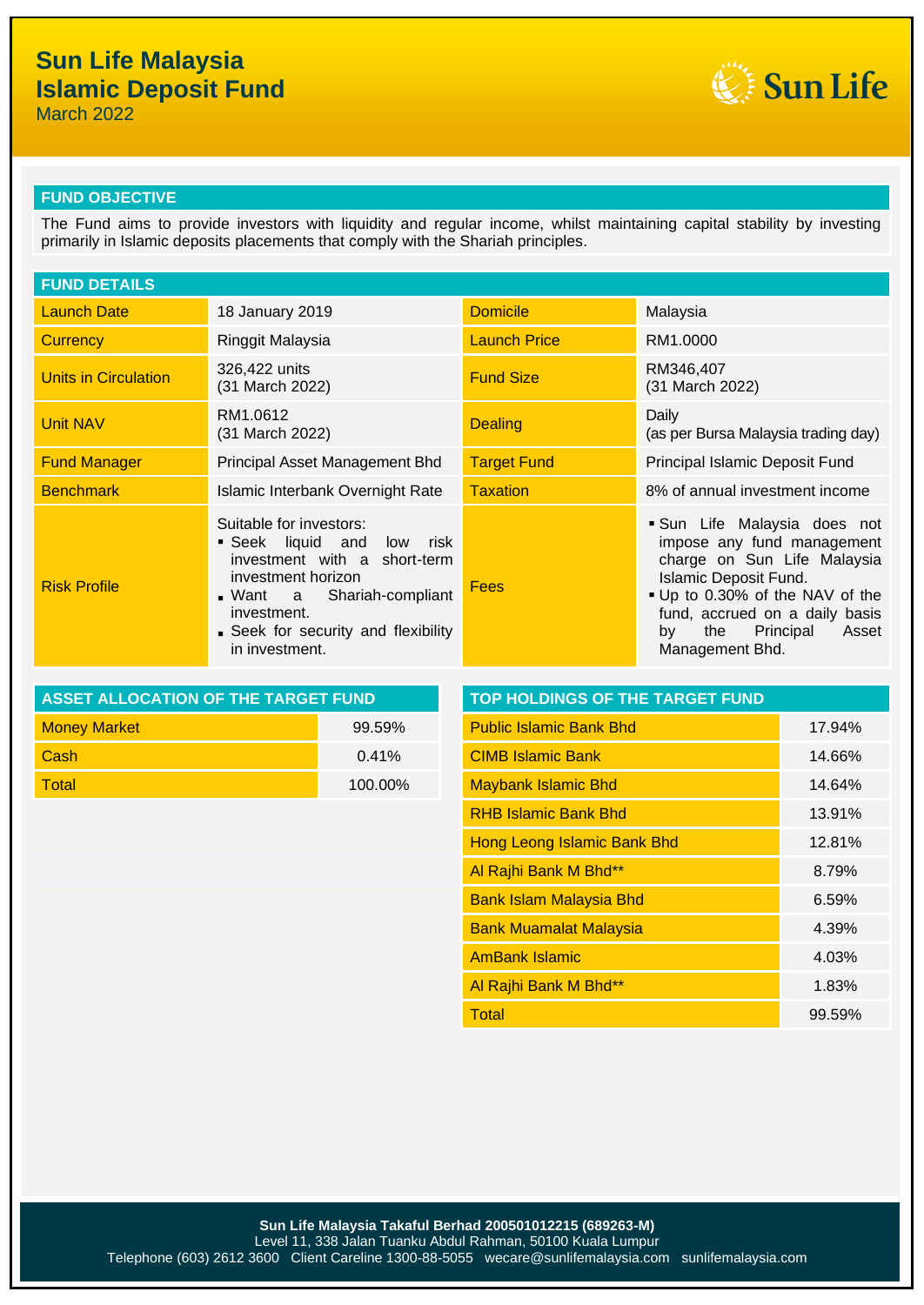

## **PERFORMANCE RECORD**

This fund feeds into Principal Islamic Deposit Fund ("target fund") with the objective to provide investors with liquidity and regular income, while maintaining capital stability by investing primarily in Islamic deposit placements with licensed Islamic financial institutions that comply with Shariah principles.

Table below shows the investment returns of Sun Life Malaysia Islamic Deposit Fund versus its benchmark as at 31 March 2022:

| $\frac{1}{2}$    | YTD  | 1M   | 3M   | 6M   | 1-Year | 3-Years | <b>Since</b><br><b>Inception</b> |
|------------------|------|------|------|------|--------|---------|----------------------------------|
| Fund*            | 0.41 | 0.13 | 0.41 | 0.82 | 1.61   | 3.62    | 6.12                             |
| <b>Benchmark</b> | 0.42 | 0.15 | 0.42 | 0.86 | 1.73   | 6.69    | 7.64                             |

*\* Calculation of past performance is based on NAV-to-NAV*

**Notice: Past performance of the fund is not an indication of its future performance which may differ. The fund performance is not guaranteed.**

#### **FUND MANAGER'S COMMENTS**

The Fund delivered 0.13% in the month of March 2022 which was underperforming with the benchmark, and delivered 1.61% in the 12-months period ending 31 March 2022, underperforming the benchmark by 12bps.

BNM kept its OPR unchanged at 1.75% as widely expected in its MPC meeting on 3 March 2022. The official policy statement appears to be neutral suggesting there is no plan for an immediate rate hike. BNM maintained their view that both the global and domestic economy would continue to recover and strengthen in 2022, but highlighted new risk from the ongoing Russia-Ukraine conflict that could tilt the outlook to the downside.

In February, headline CPI moderated to 2.2% YoY as compared to January's CPI of 2.3% and market consensus of 2.4% amid a slowdown in cost of transport but inflation was unchanged for both alcoholic beverages & tobacco and education. Meanwhile, food prices went up the most since January 2018.

BNM lowered the 2022 GDP slightly to 5.3%-6.3% from the earlier MOF's forecast of 5.5%-6.5%. Despite risks from higher costs and price pressures, continued Covid 19 uncertainties and ongoing geopolitical tensions, the recovery will be supported by continued expansion in external demand, borders reopening, improvement in labour market conditions, continued access to targeted policy measures.

CPI is forecasted to remain manageable averaging between 2.2% and 3.2% in 2022. High input costs are projected to affect selected fresh food prices but will be partly mitigated by price controls. Meanwhile, core inflation will trend higher between 2.0 and 3.0% in 2022 from the subdued +0.7% last year mainly attributable to stronger demand conditions amid lingering cost pressures.

We limit our investment exposure to short-term deposit placements due to the very low risk nature of the Fund.